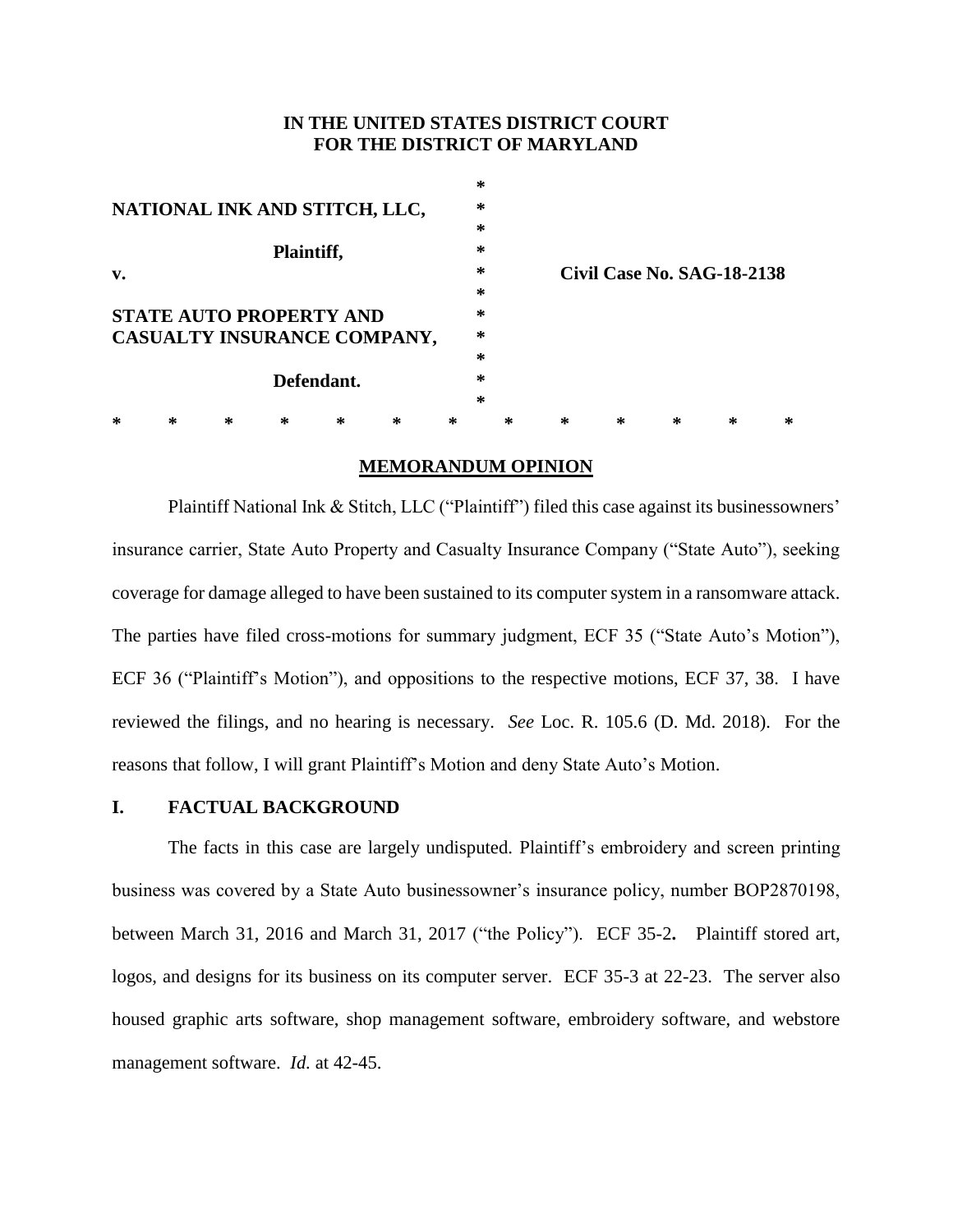In December, 2016, Plaintiff's computer server and networked computers experienced a ransomware attack, which prevented Plaintiff from accessing all of the art files and other data contained on the server, and all of its software, except for the embroidery software. *Id.* at 54-55. The attacker demanded payment of a bitcoin to release access to the software and data. *Id.* at 58, 69. Although Plaintiff made the requested payment, the attacker demanded further payment and refused to release the software and data. *Id.* at 69-76 (stating "we got the executable file but now we needed to pay another Bitcoin if we wanted the configuration file."). Plaintiff employed a security company to replace and reinstall its software, and to install protective software on its computer system. *Id.* at 79-81. In the end, although Plaintiff's computers still functioned, the installation of protective software slowed the system and resulted in a loss of efficiency. *Id.* at 80- 81 (describing the system as "a lot slower than it was because of all the protective measures they put in place"). The art files formerly stored on the server cannot be accessed, and Plaintiff either has or will have to recreate them. *Id.* at 82. The computer experts testified that there are likely dormant remnants of the ransomware virus in the system, that could "re-infect the entire system." ECF 35-3 at 61 (Interrogatory Response #3). The options, to eliminate the risk of further infection, would be to "wipe" the entire system and reinstall all of the software and information, or to purchase an entirely new server and components. *Id.*

The Policy provides, in relevant part, that State Auto:

will pay for direct physical loss of or damage to Covered Property at the premises described in the Declarations caused by or resulting from any Covered Cause of Loss.

ECF 35-2 at 35. The Businessowners Special Form Computer Coverage endorsement expressly defines "Covered Property" to include "Electronic Media and Records (Including Software)," and defines "Electronic Media and Records" to include:

2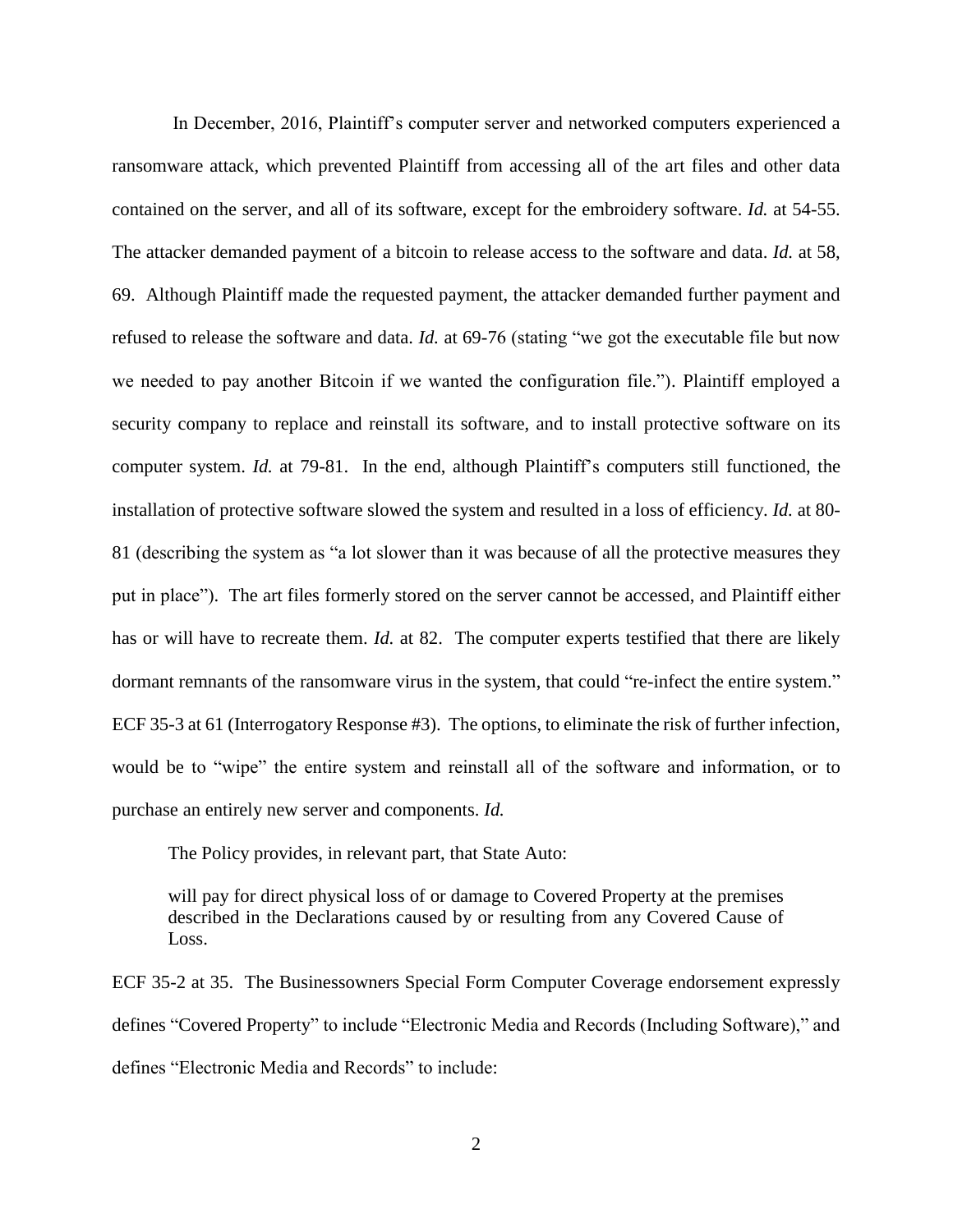- (a) Electronic data processing, recording or storage media such as films, tapes, discs, drums or cells;
- (b) Data stored on such media

*Id.* at 61.

Plaintiff presented a claim to State Auto on December 16, 2016, regarding the ransomware attack. ECF 35-1 at 5. However, State Auto denied coverage for the cost of replacing Plaintiff's computer system. *Id.* The parties dispute whether Plaintiff experienced "direct physical loss of or damage to" its computer system, to justify reimbursement of the replacement cost for the entire system under the Policy.

## **II. LEGAL STANDARD**

Under Rule 56(a) of the Federal Rules of Civil Procedure, summary judgment is appropriate only "if the movant shows that there is no genuine dispute as to any material fact and the movant is entitled to judgment as a matter of law." The moving party bears the burden of showing that there is no genuine dispute of material facts. *See Casey v. Geek Squad*, 823 F. Supp. 2d 334, 348 (D. Md. 2011) (citing *Pulliam Inv. Co. v. Cameo Props.*, 810 F.2d 1282, 1286 (4th Cir. 1987)). If the moving party establishes that there is no evidence to support the non-moving party's case, the burden then shifts to the non-moving party to proffer specific facts to show a genuine issue exists for trial. *Id.* The non-moving party must provide enough admissible evidence to "carry the burden of proof in [its] claim at trial." *Id.* at 349 (quoting *Mitchell v. Data Gen. Corp.*, 12 F.3d 1310, 1315-16 (4th Cir. 1993)). The mere existence of a scintilla of evidence in support of the non-moving party's position will be insufficient; there must be evidence on which the jury could reasonably find in its favor. *Id.* at 348 (citing *Anderson v. Liberty Lobby, Inc.*, 477 U.S. 242, 251 (1986)). Moreover, a genuine issue of material fact cannot rest on "mere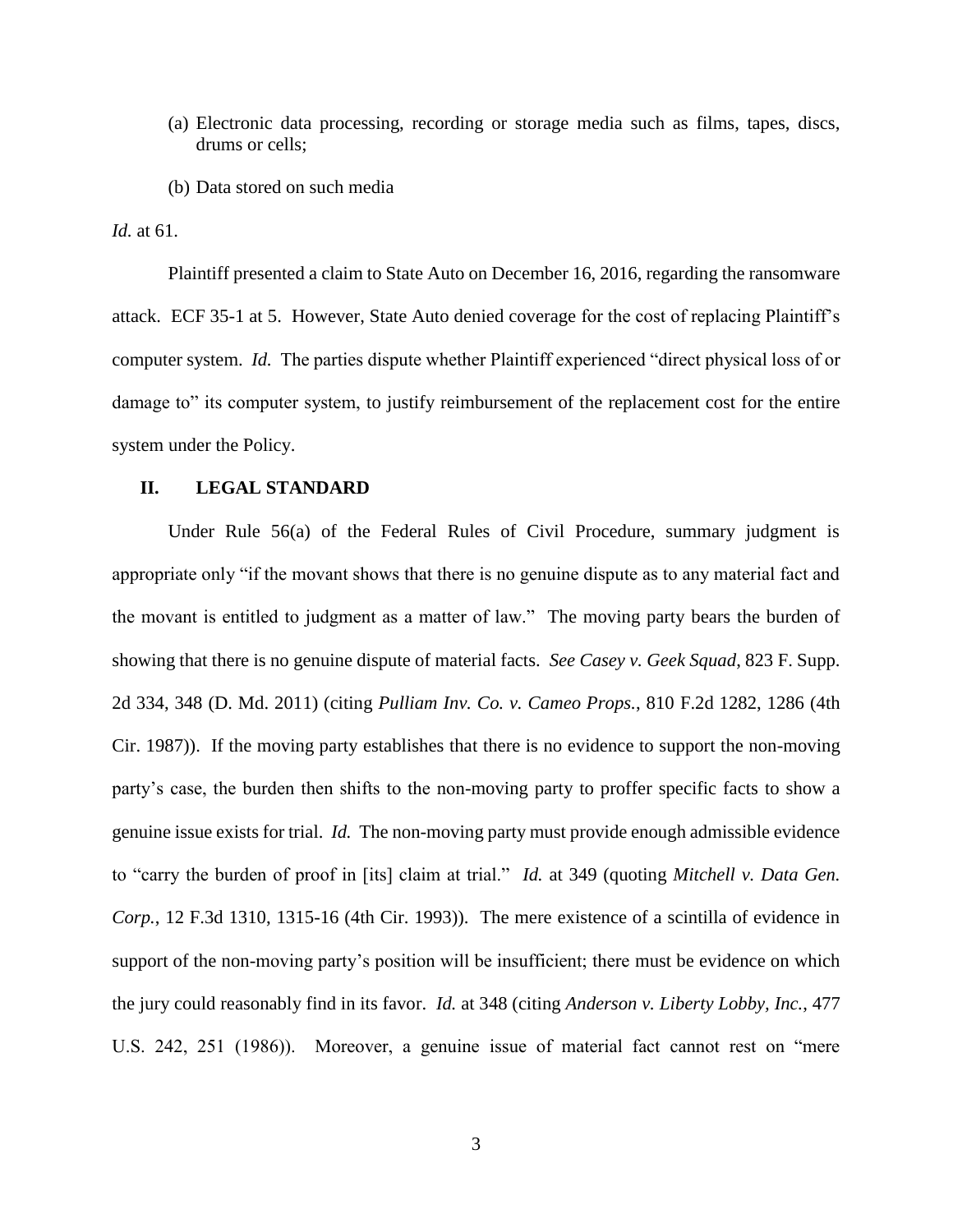speculation, or building one inference upon another." *Id.* at 349 (quoting *Miskin v. Baxter Healthcare Corp.*, 107 F. Supp. 2d 669, 671 (D. Md. 1999)).

Additionally, summary judgment shall be warranted if the non-moving party fails to provide evidence that establishes an essential element of the case. *Id.* at 352. The non-moving party "must produce competent evidence on each element of [its] claim." *Id.* at 348-49 (quoting *Miskin*, 107 F. Supp. 2d at 671). If the non-moving party fails to do so, "there can be no genuine issue as to any material fact," because the failure to prove an essential element of the case "necessarily renders all other facts immaterial." *Id.* at 352 (quoting *Celotex Corp. v. Catrett*, 477 U.S. 317, 322-23 (1986); *Coleman v. United States*, 369 F. App'x 459, 461 (4th Cir. 2010) (unpublished)). In ruling on a motion for summary judgment, a court must view all of the facts, including reasonable inferences to be drawn from them, "in the light most favorable to the party opposing the motion." *Matsushita Elec. Indus. Co. v. Zenith Radio Corp.*, 475 U.S. 574, 587-88 (1986) (quoting *United States v. Diebold, Inc.*, 369 U.S. 654, 655 (1962)).

#### **III. ANALYSIS**

The parties agree that Maryland law governs their dispute. *See, e.g.*, ECF 35-1 at 6, 36-1 at 9 (discussing Maryland precedent). Accordingly, this Court will apply standard principles of contractual interpretation to decide whether Plaintiff suffered "direct physical loss of or damage to" its computer system. *See People's Ins. Counsel Div. v. State Farm Fire & Cas. Ins. Co.,* 214 Md. App. 438, 453 (2013) (explaining that interpretation of an insurance policy is subject to principles of contract interpretation); *see also United Services Auto. Ass'n v. Riley*, 393 Md. 55, 78 (2006) ("Contract interpretation is undoubtedly a question of law that may be properly determined on summary judgment."). State Auto contends that because Plaintiff only lost data, an intangible asset, and could still use its computer system to operate its business, it did not experience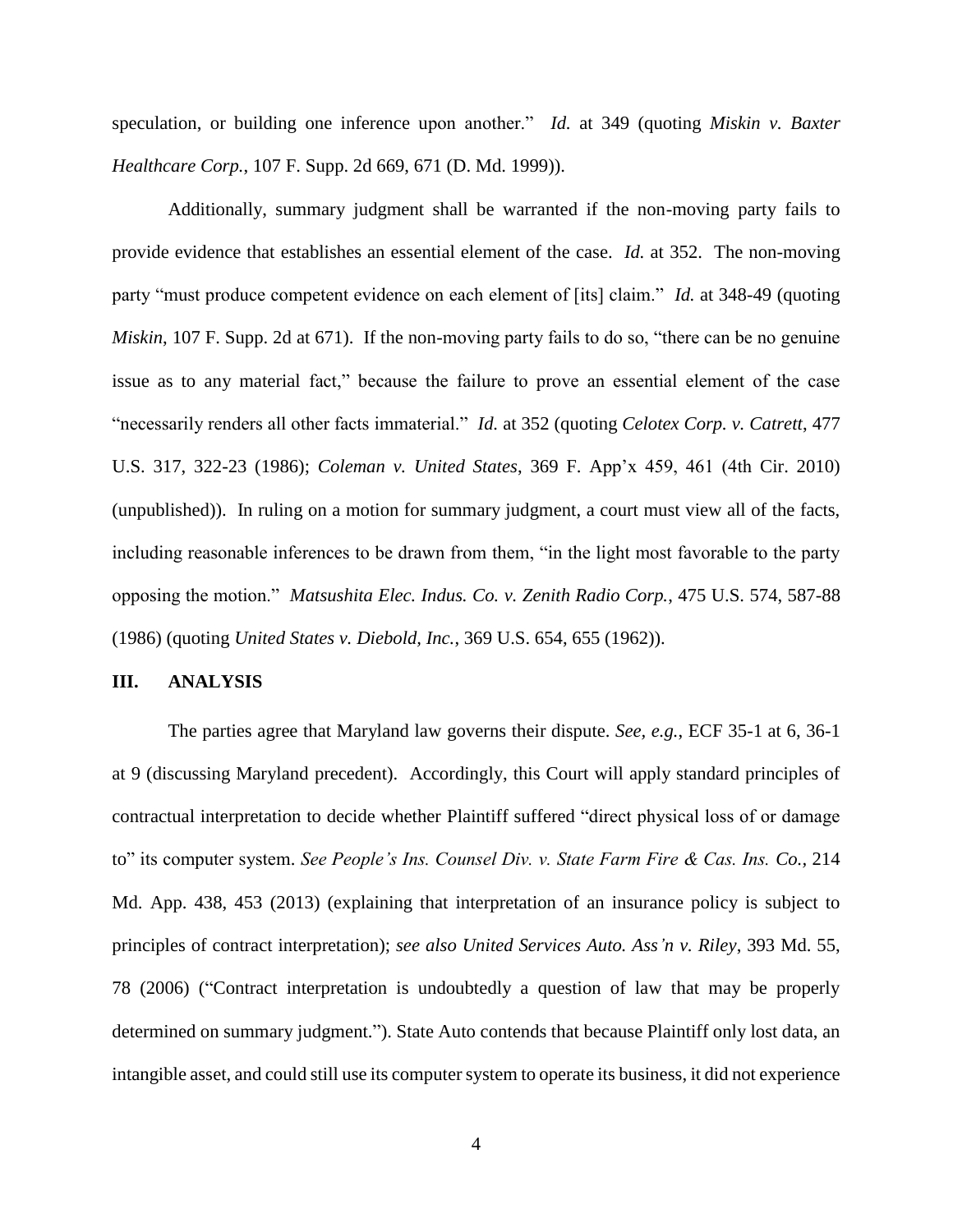"direct physical loss" as covered by the Policy. ECF 35-1. Plaintiff counters that the Policy's language contemplates computer data and software to be property subject to "direct physical loss," ECF 36-1 at 2, and that its computer system itself sustained damage, in the form of impaired functioning. ECF 36-1 at 5-6, ECF 38 at 2. As detailed below, Plaintiff can recover based on either (1) the loss of data and software in its computer system, or (2) the loss of functionality to the computer system itself.

#### **A. Loss of Data and Software**

As always, the analysis of a contract begins with its plain language. "Maryland follows the law of objective contract interpretation." *Sy-Lene of Washington, Inc. v. Starwood Urban Retail II, LLC,* 376 Md. 157, 166 (2003). Under that standard, "the written language embodying the terms of an agreement will govern the rights and liabilities of the parties, irrespective of the intent of the parties at the time they entered the contract." *Long v. State,* 371 Md. 72, 84 (2002). Here, the Policy expressly lists "data" as an example of Covered Property under its definition of "Electronic Media and Records (Including Software)." ECF 35-2 at 61. While the term "data" is qualified with the phrase "stored on such media," if the Policy intended to require physical loss or damage to the media itself, as opposed to just the data, it could have stopped at subsection (a), which describes the covered media. *Id.* Instead, the Policy includes "data stored on such media" as a separate subcategory of Covered Property in subsection (b). *Id.* The Policy also contains the phrase "Including Software" in its heading describing covered property. *Id.* Thus, the plain language of the Policy contemplates that data and software are covered and can experience "direct physical loss or damage."

This interpretation of the Policy's plain language comports with the interpretations reached by the majority of courts interpreting similar policies. Although Maryland courts have not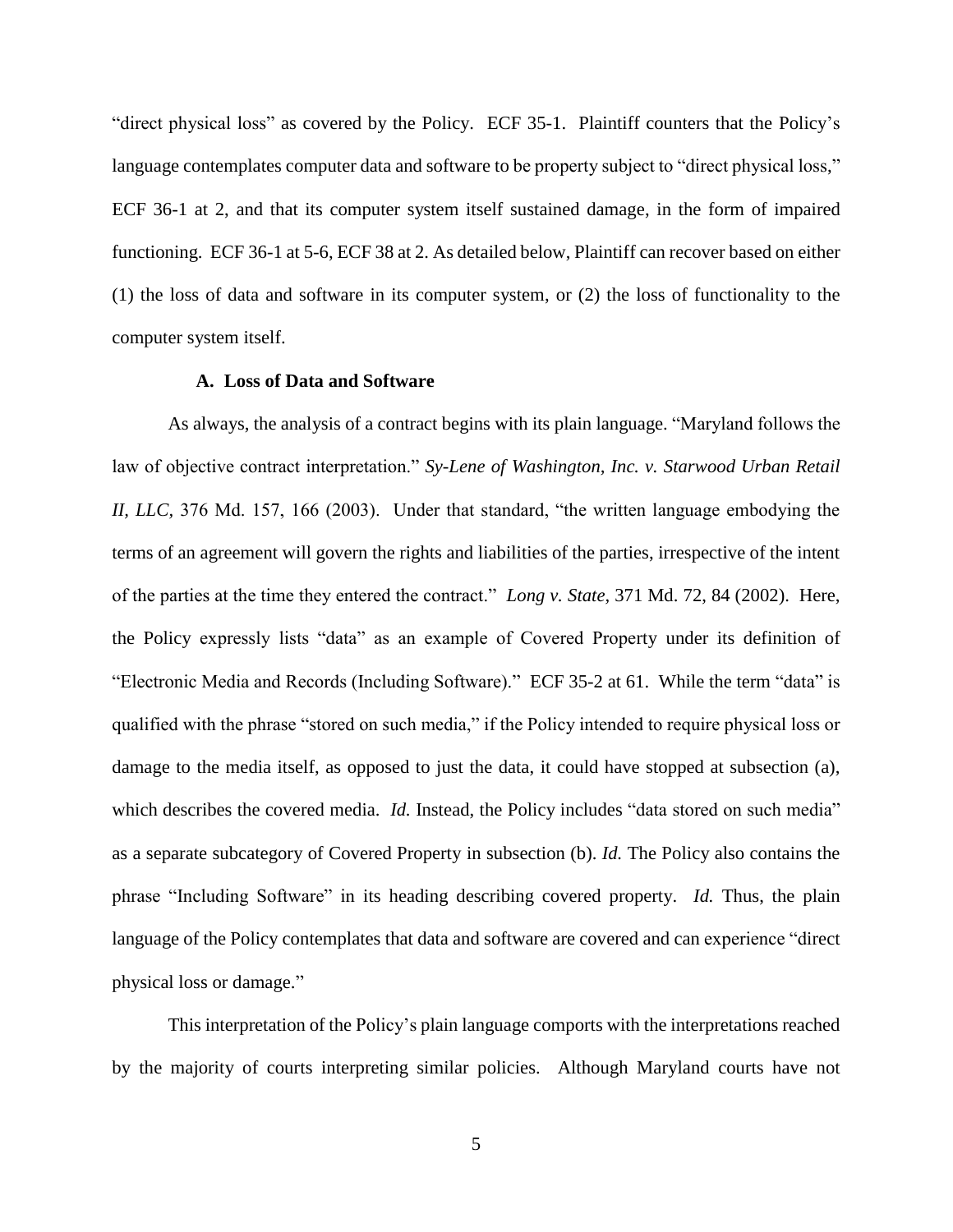expressly decided whether data or software can be susceptible to physical loss or damage, the various cases cited by the parties are instructive.

For its part, State Auto relies almost entirely on *Ward Gen. Ins. Servs., Inc. v. Employers Fire Ins. Co.*, 114 Cal. App. 4th 548 (2003). In *Ward*, an employee of an insurance company inadvertently caused its computer database to "crash," resulting in the loss of electronically stored client data. *Id.* at 550. The plaintiff was able to restore and reconstruct the database, but incurred substantial consulting costs, extra payroll cost, and loss of business income due to the disruption. *Id.* at 550-51. The plaintiff sought coverage under its business insurance policy, which, like the Policy in this case, required "direct physical loss of or damage to" its property. *Id.* at 551. The *Ward* Court noted, "Plaintiff did not claim the replacement or repair cost for any item of hardware or the storage medium," instead seeking only extra labor expenses and lost business income. *Id.* at 553. Thus, the issue presented in *Ward* was whether the policy's coverage of "direct physical loss" included "the loss of electronically stored data, without any loss or damage to the storage media or to any other property." *Id.* at 555. The *Ward* court concluded that it did not. *Id.*

The instant case is readily distinguishable from *Ward*. The costs sought by Plaintiff are the replacement costs for its hardware and software — in other words, its entire computer system. State Auto's contention that Plaintiff's only loss or damage is to its data, like the situation in *Ward*, is unpersuasive. Plaintiff does not seek solely the costs of replacing its customer data. It seeks a fully functioning computer system not (1) slowed by the necessary remedial and protective measures, or (2) at risk of reinfection from a dormant virus.

State Auto also cites *State Auto Prop. and Cas. Ins. Co. v. Midwest Comp. & More*, 147 F. Supp. 2d 1113 (W. D. Okla. 2001). That case interpreted markedly different policy language requiring, "[p]hysical injury to tangible property, including all resulting loss of use of that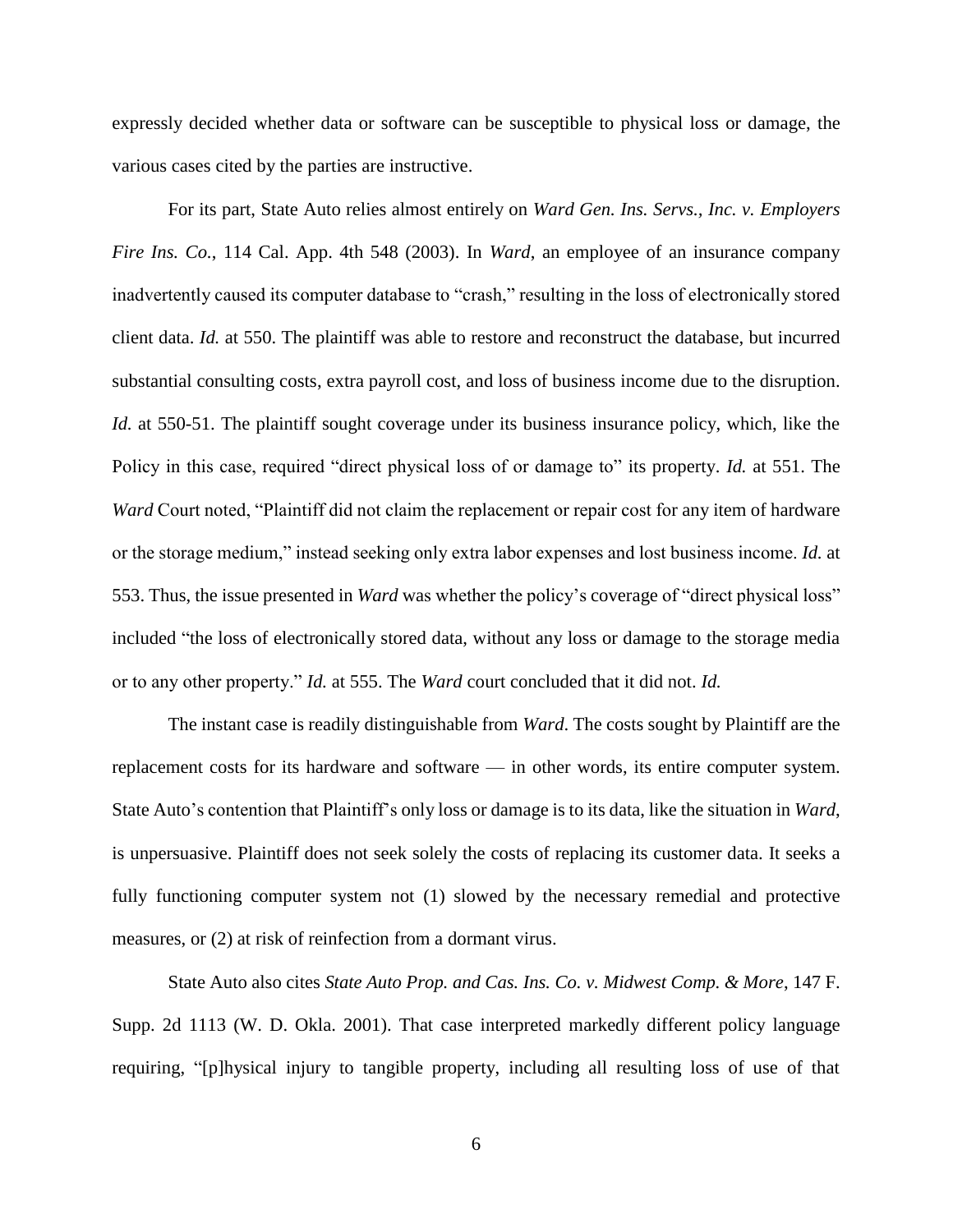property" or "loss of use of tangible property that is not physically injured." *Id.* at 1114. The court concluded that because computer data "cannot be touched, held, or sensed by the human mind; it has no physical substance. It is not tangible property." *Id.* at 1116. The court went on to state, though, "Because a computer clearly is tangible property, an alleged loss of use of computers constitutes 'property damage' within the meaning of plaintiff's policy." *Id.* 

The instant Policy does not limit coverage to "tangible property." To the contrary, as noted above, the Policy expressly includes "data" and "software" as categories of "covered property." ECF 35-2 at 61. The facts presented, then, are more similar to a line of cases holding, in plaintiffs' favor, that the type of damage suffered by Plaintiff constitutes "direct physical loss or damage." In one such case, *Lambrecht & Assocs., Inc. v. State Farm Lloyds*, 119 S.W.3d 16, 19 (Tx. Ct. App. 2003), a hacker infected Lambrecht's business computer system with a virus. Lambrecht lost all of the information that had been stored on its system, and was unable to load any new information. *Id.* Accordingly, Lambrecht "had to replace its server, purchase a new operating system and other pre-packaged software, and manually re-enter much of its data." *Id.* State Farm, like State Auto here, argued that "the loss of information on Lambrecht's computer systems was not a 'physical' loss because the data on Lambrecht's computers did not exist in physical or tangible form." *Id.* at 23-24. The court disagreed, noting that the policy defined "electronic media and records" as "electronic data processing, recording or storage media such as films, tapes, discs, drums or cells; data stored on such media; or programming records used for electronic data processing or electronically controlled equipment." *Id.* at 25. The court reasoned that "the server falls within the definition of "electronic media and records" because it contains a hard drive or "disc" which could no longer be used for "electronic data processing, recording, or storage." *Id.*  Further, the data was protected because it was the "data stored on such media." *Id.*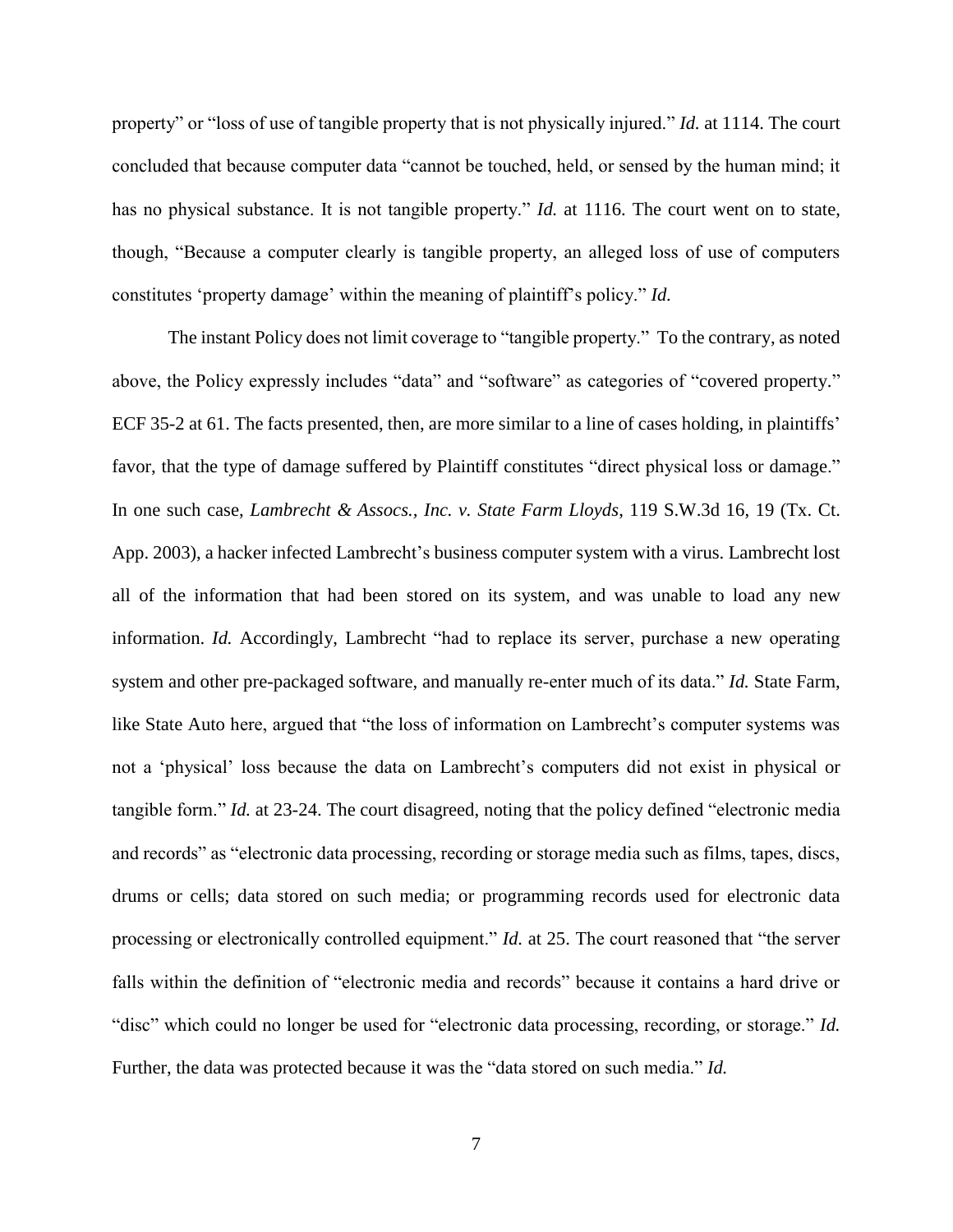Despite the direct parallels with this case, State Auto suggests that *Lambrecht* supports its position, because the server in the *Lambrecht* case was fully incapacitated, while Plaintiff's server still functions, albeit more slowly, to conduct new business. ECF 37 at 5-6. That argument neglects the plain language of the Policy, which protects against not only "physical loss" but also "damage to" both the media and the data. While Plaintiff's computer system retains certain functionality, it has been rendered slow and inefficient, and its storage capability was damaged such that its contents (namely the data and software) cannot be retrieved. Case law cited by State Auto does not suggest that, for damage to be covered, a computer system must be completely and permanently inoperable. Further, as the *Lambrecht* court recognized, there is an inherent contradiction between the language of the Policy and the position State Auto espouses. The Policy refers to "Electronic Media and Records (and Software)." By State Auto's definition, damage to software, and the data stored within it, could never be covered, because software is not physical. Just as the *Lambrecht* court concluded, "The plain language of the policy's provisions and definitions dictates that such property is capable of sustaining a 'physical' loss." *Lambrecht,* 119 S.W. 3d at 26.

Similarly, in an unpublished Fourth Circuit case, *NMS Servs. Inc. v. The Hartford*, 62 F. App'x. 511, 512 (4th Cir. 2003), the Fourth Circuit found insurance coverage to exist for "erasure of vital computer files and databases necessary for the operation of the company's manufacturing, sales, and administrative systems." The loss was sustained after a former employee and computer hacker installed hacking programs on the network during his employment. *Id.* The company's insurance policy provided coverage for lost business income sustained as a result of "direct physical loss of or damage to property." *Id.* at 514. The Court stated, "There is no question that NMS suffered damage to its property, specifically, damage to the computers it owned." *Id.* at 514.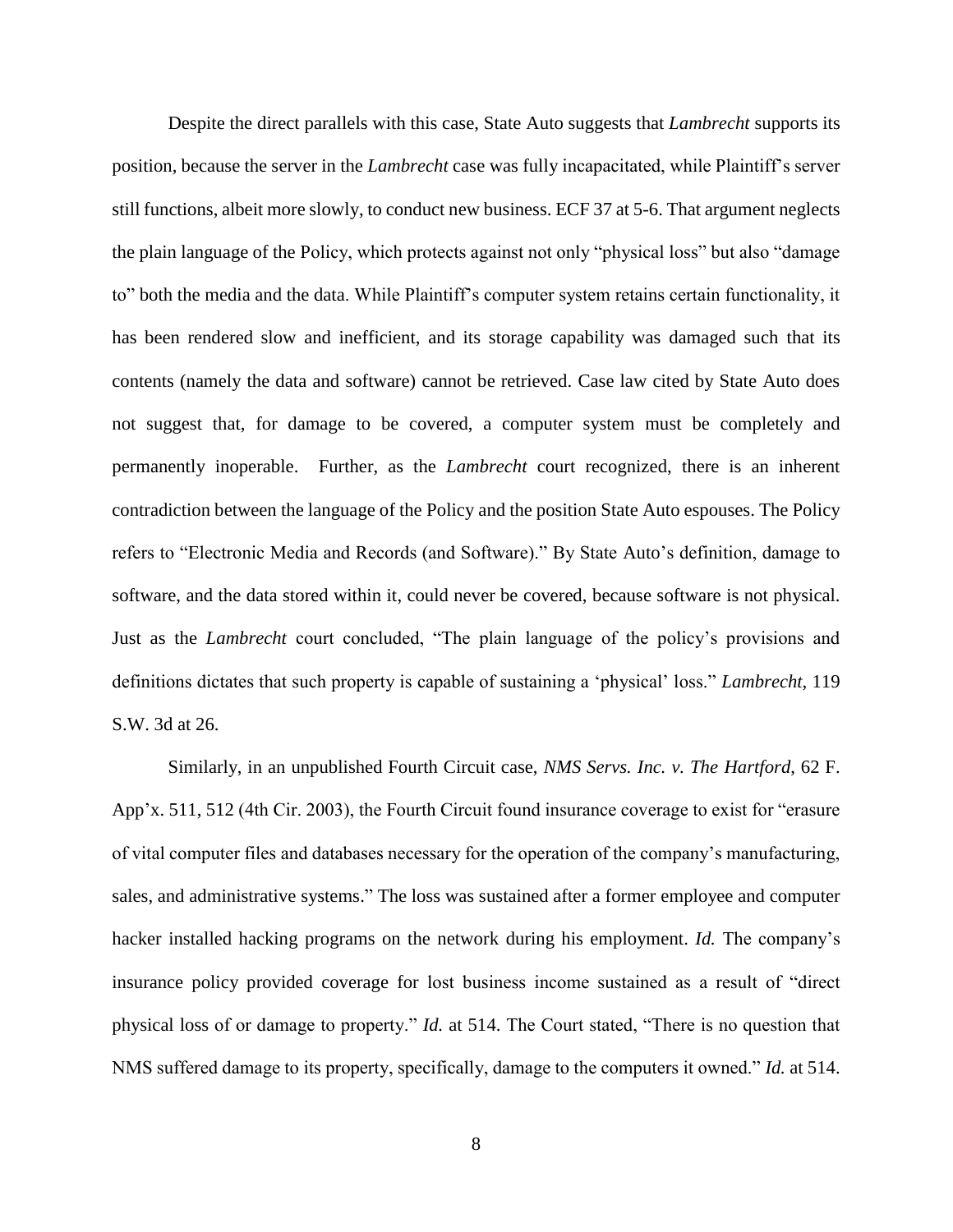In a concurring opinion, Judge Widener explained that "when the employee erased the data on NMS's computers, this erasure was in fact a 'direct physical loss' under the requirements of the policy." *Id.* at 515 ("Indeed, a computer stores information by the rearrangement of the atoms or molecules of a disc or tape to effect the formation of a particular order of magnetic impulses, and a meaningful sequence of magnetic impulses cannot float in space.") (internal citation omitted).

Finally, while not squarely on point, the rationale of the Maryland Court of Appeals in *Comptroller of the Treasury v. Equitable Trust Co.*, 296 Md. 459 (1983) suggests that Maryland would align with *Lambrecht*, instead of with *Ward*. In *Equitable Trust Co*., the Court considered whether computer software programs constituted tangible property subject to Maryland's Sales Tax Act. *Id.* at 461-62. The Court found that, although the intended use of the software might sever it from the tangible form in which it was originally transmitted, the act of copying the software to computer memory did not render it intangible. *Id.* at 485. It concluded, "that the statute does not sever copies of computer programs from the tangible carriers employed in the subject sales." *Id.*  By that logic, Maryland courts would find physical damage to Plaintiff's computer software, despite its installation on Plaintiff's computer system, because the software was rendered entirely unusable by the ransomware attack.

## **B. Loss of Functionality**

In addition to Plaintiffs' data and software constituting covered property under the Policy's terms, Plaintiff has also demonstrated damage to the computer system itself, despite its residual ability to function. Again, the parties' cited cases are instructive. In *American Guarantee & Liab. Ins. Co. v. Ingram Micro, Inc.*, Civ. No. 99-185-TUC ACM, 2000 WL 726789, at \*1 (D. Ariz. April 18, 2000), a power outage rendered Ingram's computer systems inoperable. After the event, all of the programming information disappeared from the system's random access memory, and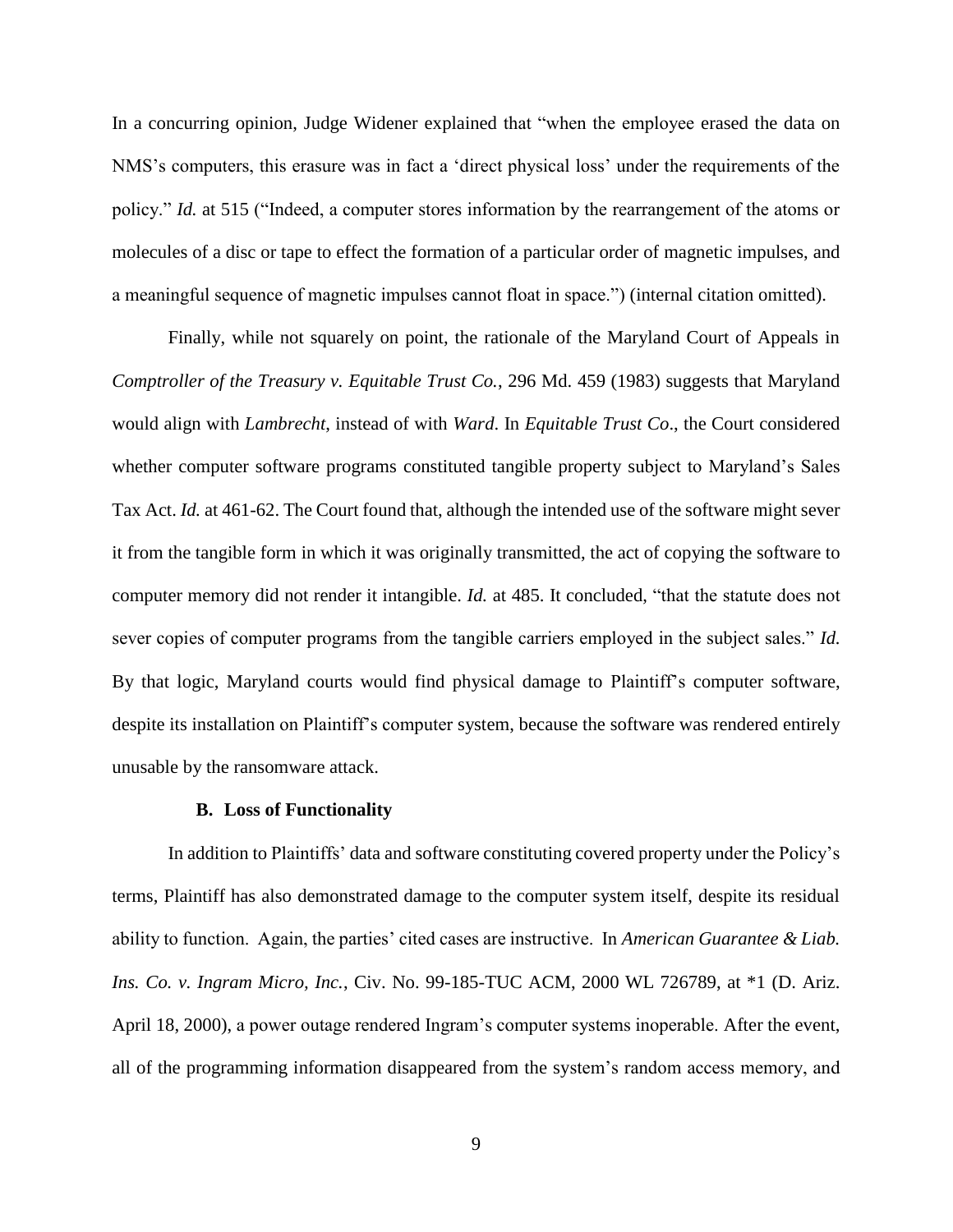Ingram's custom configurations were altered. *Id.* at \*2. Ingram had to reprogram the custom configurations in order to restore functionality. *Id.* The insurance company argued that, because the computer system and matrix switch still had the "capability to perform their intended functions" after reprogramming, they were not "physically damaged." *Id.* The Court reasoned, however, that "'physical damage' is not restricted to the physical destruction or harm of computer circuitry but includes loss of access, loss of use, and loss of functionality." *Id.* Thus, the Court found that Ingram had suffered physical damage to its computer system during the period prior to the restorative work, and that coverage therefore existed under its policy. *Id.* at \*3. State Auto attempts to distinguish *Ingram Micro* by contending that the computer system was "inoperable" ECF 35-1 at 9. But the Court specifically noted that "the power outage did not adversely affect the equipment's inherent ability to accept and process data and configuration settings." 2000 WL 726789, at \*2. Thus, the mere fact that the system retained some limited functions did not prevent the Court from finding that Ingram had suffered physical damage.

Likewise, in *Southeast Mental Health Ctr., Inc. v. Pacific Ins. Co., LTD*, 439 F. Supp. 2d 831, 833-34 (W.D. Tenn. 2006), a hurricane led to a power outage in a pharmacy, which resulted in the loss of data from the pharmacy's computer. The insurance carrier argued that Plaintiff's lost business income was not recoverable because the "losses were not caused by direct physical loss of or damage to the insured property." *Id.* at 834. However, the Court found "that the corruption of the pharmacy computer constitutes 'direct physical loss of or damage to property' under the business interruption policy." *Id.* at 838. The Court cited *Ingram* for the proposition that "loss of access, loss of use, and loss of functionality" fall within the definition of direct "physical damage." *Id.* at 838.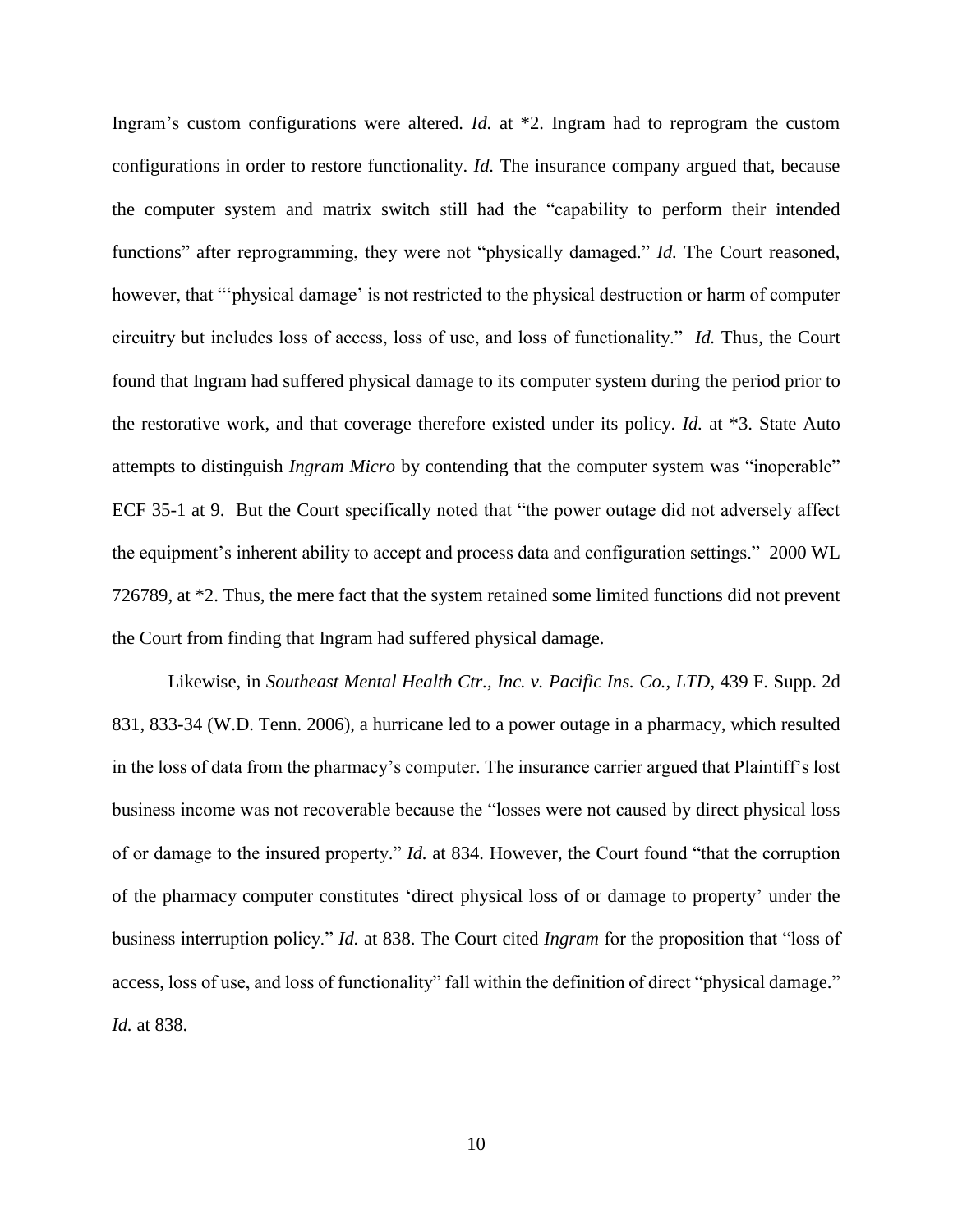Finally, in *Ashland Hospital Corp. v. Affiliated FM Ins. Co*., 2013 WL 4400516, at \*1 (E.D. Ky Aug. 14, 2013), a hospital's air conditioning equipment malfunctioned in its data center, causing its computer data storage network to overheat and fail. Some data was corrupted, and needed to be restored from a backup system. *Id.* Although the unit remained functional, the hospital's technology expert recommended replacement "due to the long term reliability and data integrity issues" resulting from the overheating. *Id.* The defense expert opined that the system "had not sustained any damage or loss of reliability." *Id.* at \*2. However, the *Ashland* court concluded that "direct physical loss or damage" includes a loss of reliability. *Id.* at \*4. The Court specifically declined to adopt a definition of "direct physical loss or damage" that requires proof of a permanent loss in the ability to function. *Id.* at \*6. Instead, it concluded that the value in a system is its reliability, and a plaintiff therefore need not await total failure in order to avail itself of coverage for the damage the system had sustained. *Id.*

In the instant case, State Auto seems to equate "physical loss or damage" to Plaintiff's computer system to require an utter inability to function. The Policy language, and the relevant case law, impose no such prerequisite. The more persuasive cases are those suggesting that loss of use, loss of reliability, or impaired functionality demonstrate the required damage to a computer system, consistent with the "physical loss *or damage to*" language in the Policy (emphasis added). Indeed, in many instances, a computer will suffer "damage" without becoming completely inoperable. Here, not only did Plaintiff sustain a loss of its data and software, but Plaintiff is left with a slower system, which appears to be harboring a dormant virus, and is unable to access a significant portion of software and stored data. Because the plain language of the Policy provides coverage for such losses and damage, summary judgment will be granted in favor of Plaintiff's interpretation of the Policy terms.